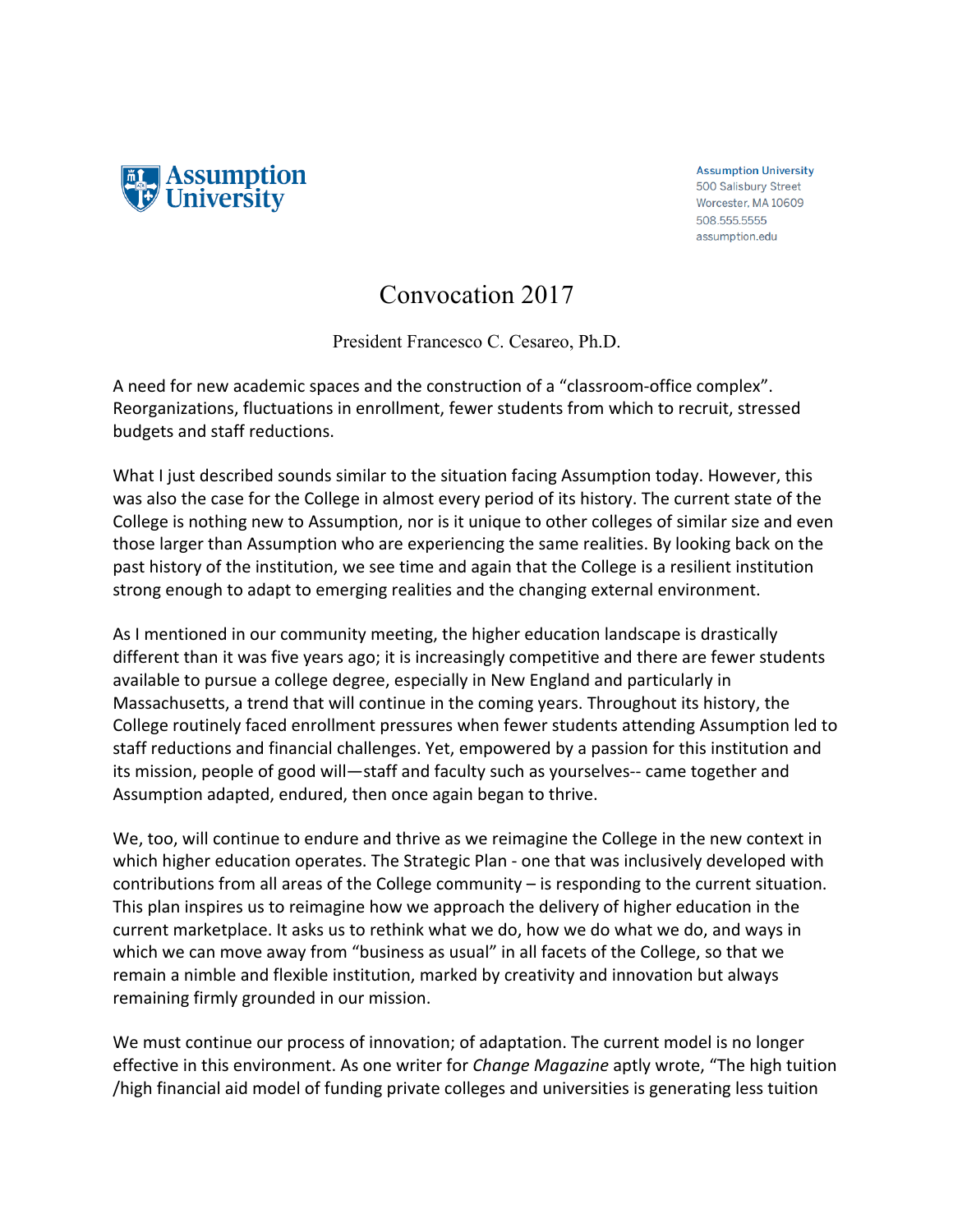revenue, while discount rates continue to climb...For many, challenges to the current business model mean that transformation is imperative."

This imagination could result in changes to the structure of the institution and the exploration of new modes of learning, specifically in the area of adult online learning. Regardless of structural changes, the College will preserve its strength of providing a strong liberal arts education. 

As it did so many times in the past, the College starts this academic year amongst challenges. It is important to note that we are not alone. Many colleges across the country are facing similar challenges and some find themselves in desperate situations resulting in closures and mergers. However, at Assumption, there is much to celebrate, as both the academic and physical landscape of the College has been transformed. From a wooded area between Fuller and Hagan has risen the magnificent Tsotsis Family Academic Center, a facility that serves as a beacon of hope and the future of this institution.

Since students returned to campus, many have marveled at this new facility and how it has already begun to change the way they are learning at Assumption. I have heard from both faculty and students that when they go to their new offices or teach in the classrooms, they can't believe they are still at Assumption. I hope you will join me for the official ribbon-cutting and Open House on October 20 at 4 p.m.

Complementing this new edifice are new academic programs available to our students who have chosen Assumption to guide them on a four-year journey of academic and personal discovery and growth.

Not only have students recognized the value of an Assumption education, but also external ranking organizations.

- This week, the College was ranked in the top 30 of regional colleges and universities and top 20 for value by U.S. News & World Report
- The Princeton Review ranked Assumption one of the "Best 382 Colleges" in the nation.

In an effort to respond to marketplace needs and attract new students to the College, a number of new academic programs were introduced or enhanced:

- A new health sciences major was developed in collaboration with the departments of Natural Sciences and Human Services and Rehabilitation Studies, which includes concentrations in five different areas: Pre-Clinical Health Professions, Pre-Physical Therapy, Pre-Occupational Therapy, Communication Sciences and Disorders and Patient Advocacy.
- The College introduced an Applied Behavior Analysis minor and recently received verification from the Behavioral Analyst Certification Board that the curriculum satisfies coursework requirements for taking the Board Certified Assistant Behavior Analyst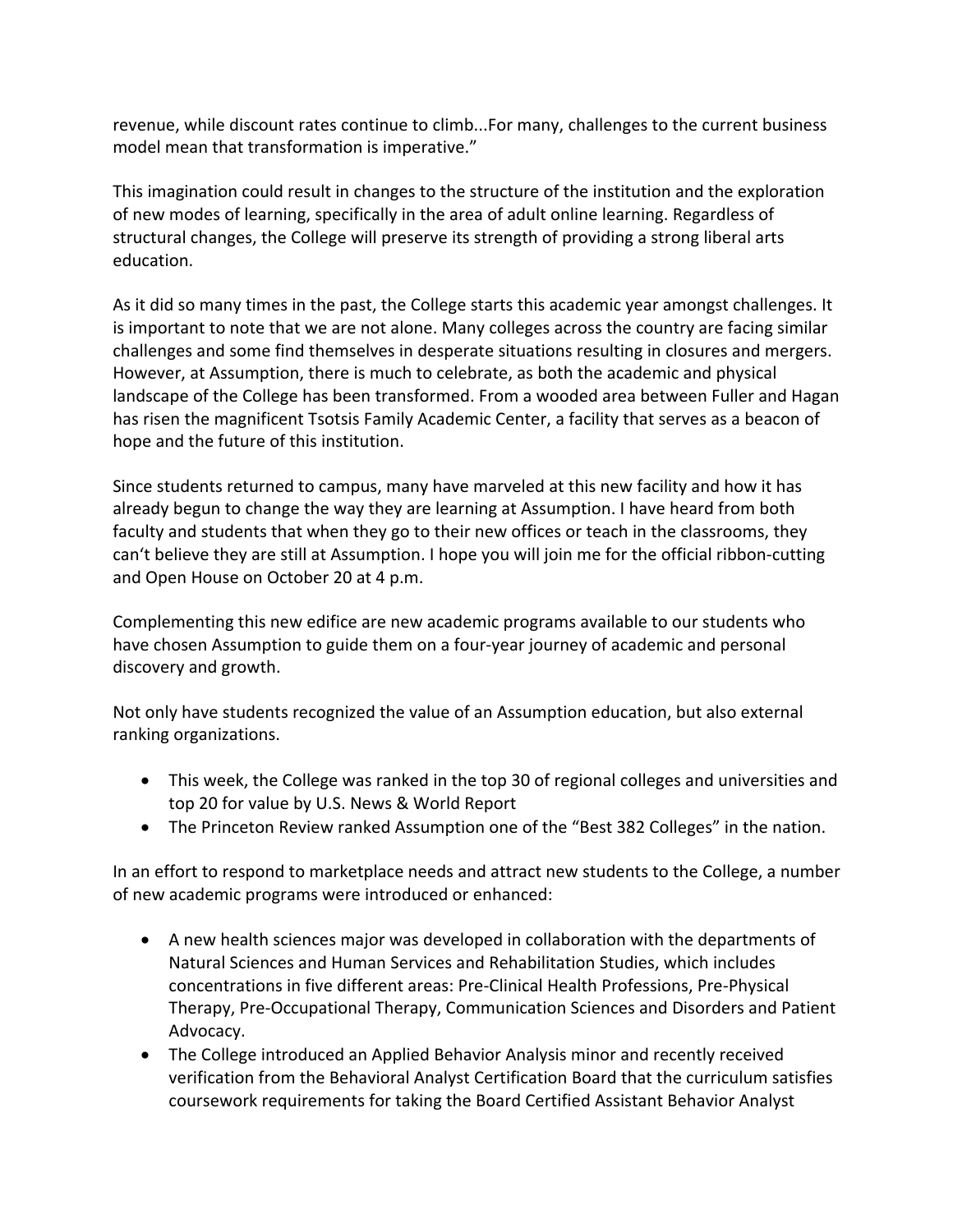exam. These efforts complement the new graduate program which has already witnessed significant growth.

- A new engineering sciences minor provides students an option to explore this indemand field.
- The Core Texts and Enduring Questions minor, and STEM concentration now available to elementary education majors will certainly enhance our liberal arts education.
- The psychology major and minor were significantly enhanced in response to Program Review.
- And finally, the College recently entered into an articulation agreement with the University of St. Thomas School of Law. Like our already existing articulation agreements with other law schools, Assumption students can earn an undergraduate and law degree in only six years. However, with this new agreement, students are guaranteed partial or full scholarships from St. Thomas.

This September also marks the beginning of the second year of the new Core Curriculum. To ensure that the Core continues to fulfill its purpose, assessments were taken with regard to the Reading and Writing Intensive Core Seminar courses and the Quantitative Reasoning courses as well as the COMPASS workshops. The findings of these assessments have resulted in some enhancements to this year's workshops.

And this past summer, the Summer Semesters which offered the majority of the courses on-line - exceeded estimates by generating \$225,000 in new revenue for the College.

There has been real progress in the realm of undergraduate studies. The graduate studies division is also expanding with the addition of a new MBA in Healthcare Management, Certificate of Graduate Study in Addiction Counseling, and Resiliency for the Helping Professions certificates.

As the College has done in the past during its challenging periods, we have introduced new programs to expand our reach and relevance, but we cannot rest on these programs alone. Feasibility studies are underway with regard to nursing, physician's assistant and cybersecurity, three highly in-demand fields consistent with our liberal arts mission that will no doubt increase interest in the College amongst groups of students who normally might not consider Assumption. 

One program in particular that generates significant interest in Assumption is the Rome Campus. Both the fall and spring semesters have welcomed full classes with great interest among the class of 2021 who wish to experience this unique opportunity. Due to this growing interest, we introduced a new four-week program this summer, designed for those students who are unable to participate in study abroad during the academic year due to the requirements of their academic programs, their role as RAs or their participation in athletics.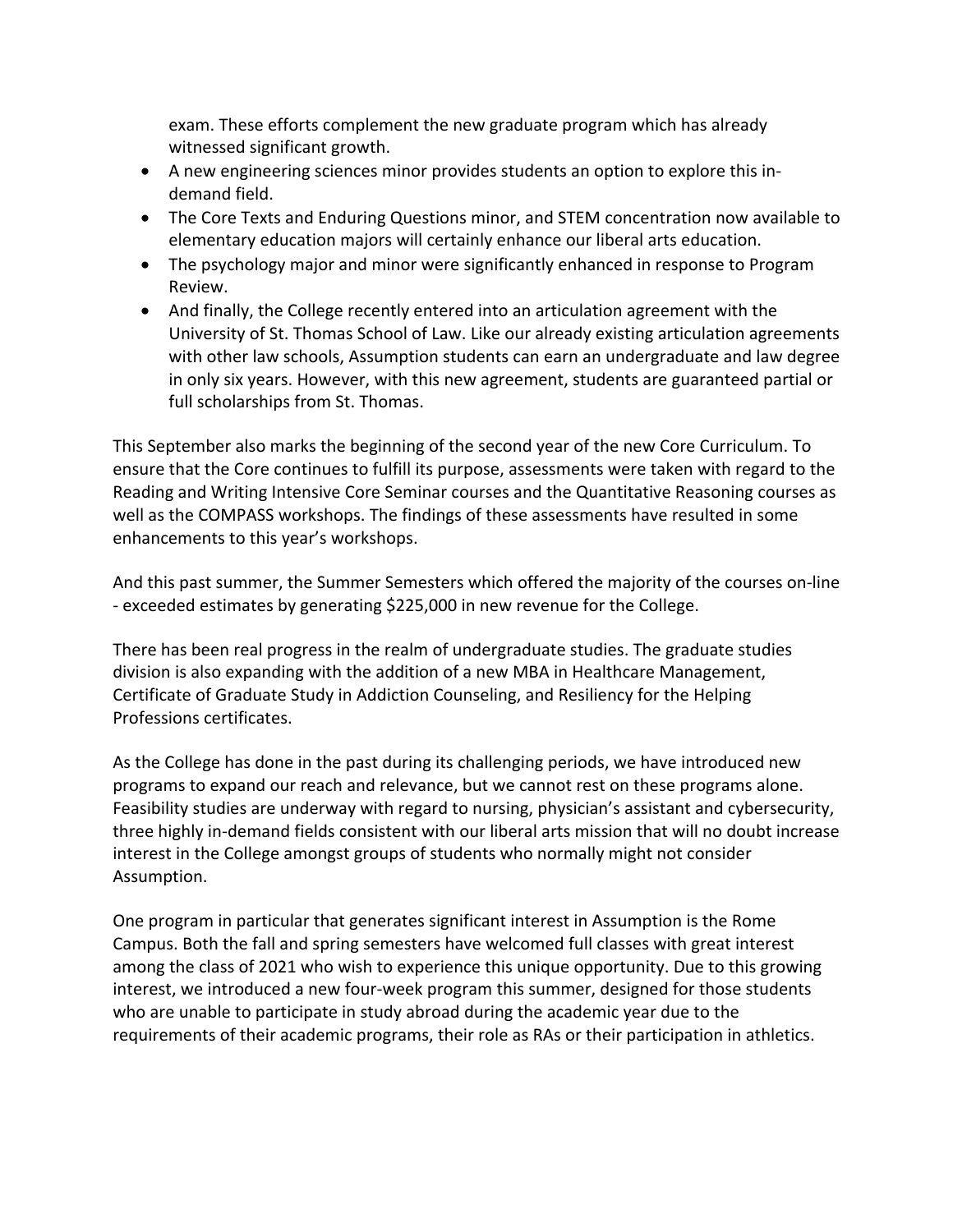With regard to our student-athletes, they continue to take seriously their commitment to academics attaining a cumulative grade point average exceeding 3.0 for the third straight year. They are ranked nationally with an Academic Success Rating of 93 percent.

Outside of the classroom, student-athletes have made an impact throughout the NCAA.

Football was ranked number 15 in the nation and again competed in the NCAA Tournament; Women's Cross Country competed in the National Championships for the first time in program history; and Men's Ice Hockey recorded upsets in the NE10 Semifinals and Championship to win its first-ever Championship.

In addition to fulfilling the academic and athletic needs of our students, Assumption also nourishes their souls through Campus Ministry. This year, Campus Ministry introduced the new Student Leader Association, a group of 60 students who will represent the approximate 50 groups and programs at Assumption that have an affiliation to Campus Ministry.

Besides providing these leadership opportunities for students, Campus Ministry also secured a grant that was used to fund and sponsor new Lenten programming to raise on-campus awareness about the timely topics of refugees and immigration.

The Assumption College mission calls for the transformation of the complete person, which includes a commitment to students' physical and mental wellness. To better serve our students, the College renovated Armanet House, which now houses the College's newly named "Wellness Center": a facility that conveniently offers both health and counseling services. The Wellness Model was adopted here to advance best practices for health care and prevention efforts reflective of a holistic approach to caring for students with health or mental health needs.

Counselors from the Center have created an "Active Minds Chapter" which exists to empower students to take leadership roles in promulgating accurate information about those living with the challenges of mental health issues. To raise awareness on campus to this issue, we, along with the other Colleges in Worcester, will host a fair in conjunction with Fresh Check Day, an initiative of the city, on October 20th.

Also benefitting our students is a new housing selection process that was implemented and replaces the outdated lottery system.

Much of what I have shared- these enhancements to our academic and campus life environments- are no doubt positive changes that will encourage interest amongst prospective students and their families.

Despite enrollment challenges, the College received its fourth highest number of applications on record last year. Of those that enrolled at Assumption this year, the 3.47 average GPA is the highest on record. 81 students in the new class are among "Ability 1" students, the highest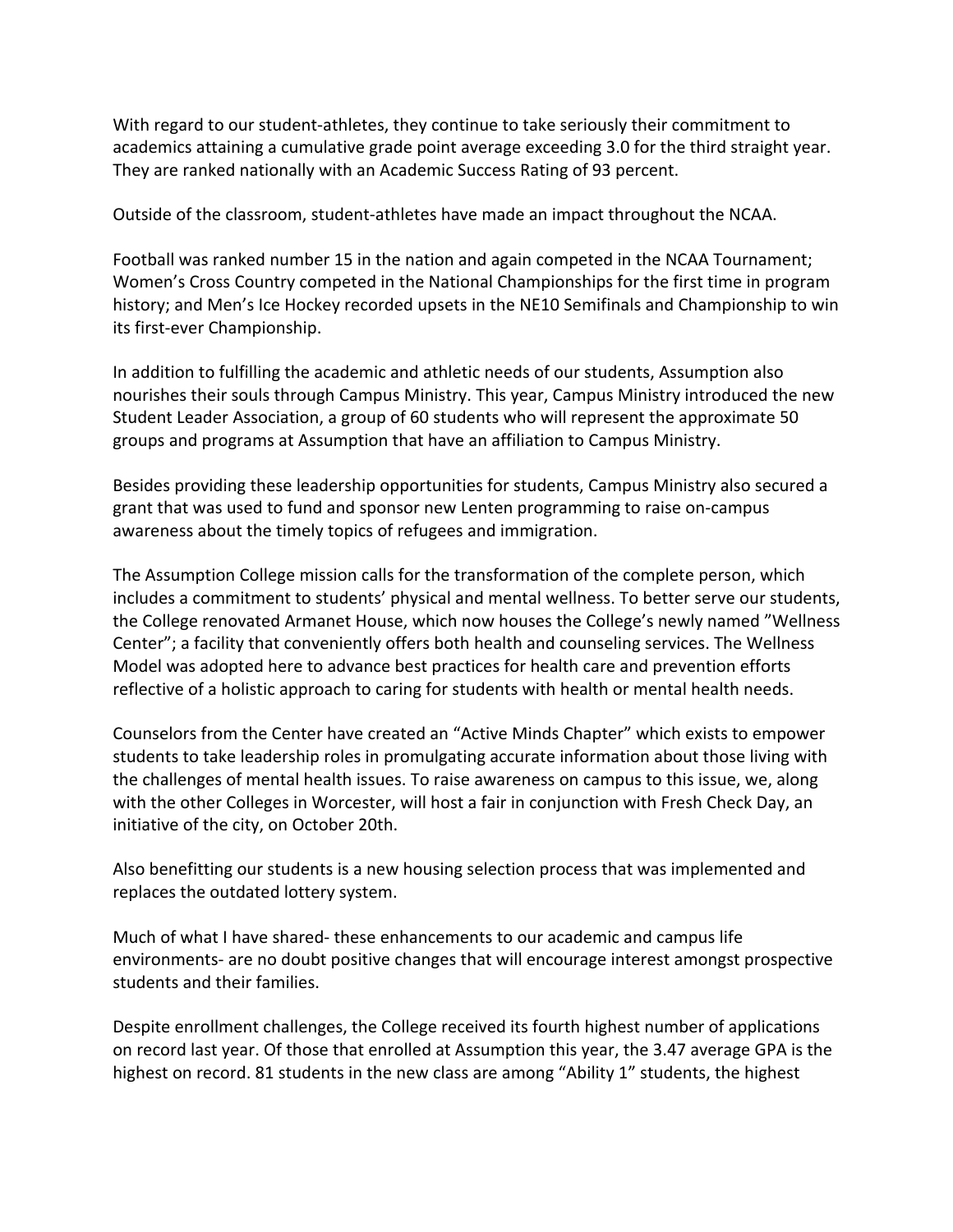percentage of the total class on record. And 20 percent of the new class is ALANA, the second highest percentage on record.

The College also exceeded internal recruiting goals by welcoming 165 new student- athletes. These student-athletes not only hail from New England, but also from states throughout the south, mid-west, the mid-Atlantic and even Hawaii. These non-traditional recruitment areas are critical to increasing enrollment given the decline of college-aged individuals and the number of colleges in New England.

In addition to increased interest among prospective students and their families, alumni and friends of the College are increasing their commitment to their alma mater.

As the College begins to emerge from the silent phase of the Capital Campaign, I am pleased to report a tremendous response with regard to our fundraising efforts, which demonstrates the commitment of our alumni and benefactors, as well as their confidence in the College and its direction. 

- Alumni giving increased 2 percent over the previous year, with more than \$1.1 million raised for the Assumption Fund.
- For our capital campaign, we have raised to date in total over \$24.6 million, \$16.9 million of which has been designated for the new Tsotsis Family Academic Center, a majority of which was raised in the last two years.

Assumption College has a remarkable story to share and one of the ways in which we share that story will also transform. This January, the College will introduce a new design and focus of our flagship publication, *Assumption Magazine*. In addition to providing a considerable cost savings, the *Magazine* will more effectively:

- Represent our brand;
- Support the vision as set forth in the Strategic Plan; and
- Engage our various audiences.

Our operational budget, or day-to-day funding, is dependent upon enrollment. When enrollment decreases, so do financial resources. These resources cover operational expenses such as utilities and compensation. As you know, our endowment and long-term investments, which amounts to \$114 million, is mostly restricted. We cannot simply access endowment resources for day-to-day operations. Many generous individuals have selflessly supported the College, but have done so with strict restrictions on how their funds can be used. We must, and will, honor those intentions.

As you can see, despite our current situation, we are forging ahead from a position of strength. We do so as our predecessors did when they faced similar challenges at many junctures throughout the history of the College. As I mentioned before, these challenges are not new nor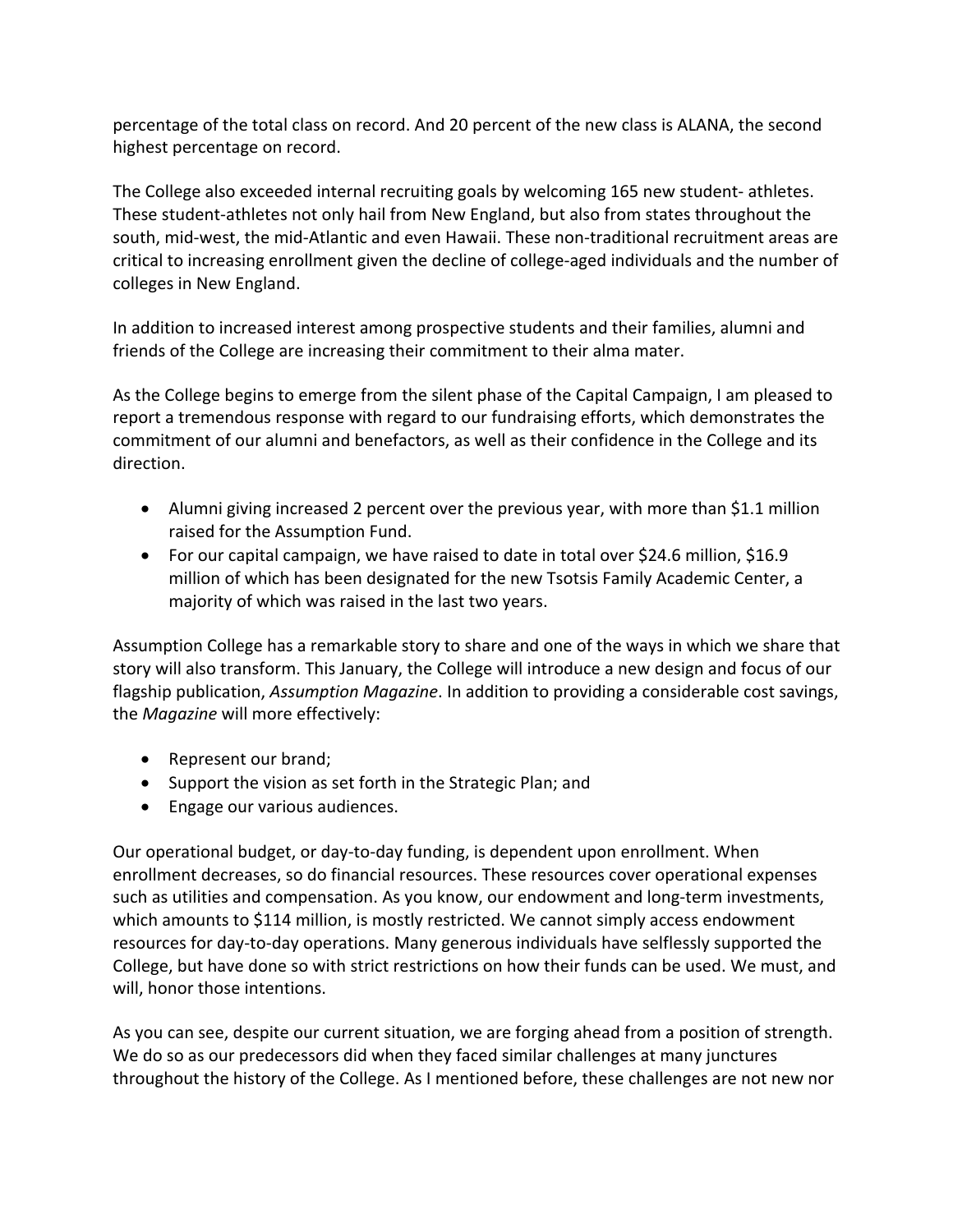foreign, rather obstacles we must overcome to redefine our place in the educational landscape, from which we will emerge stronger.

By its nature, Assumption College is an institution of resilience. Since 1904, the College has endured a number of pivotal moments when people of good will and character came together for the sake of the students, and the institution itself, to ensure that the College not only survived, but moved forward.

- When World War I began, many of the French-speaking faculty fled to Europe to minster to troops.
	- $\circ$  The institution adapted, endured and thrived
- The economic calamities of the Great Depression resulted in a significant decrease in enrollment.
	- $\circ$  The institution adapted, endured and thrived
- When enrollment of French-speaking students declined, the institution transformed from French-only instruction, serving the French community, to, for the first time, include English instruction to appeal to a broader market.
	- $\circ$  The institution adapted, endured and thrived
- A tornado that took life and destroyed much of the former campus. Instead of accepting defeat, a wise and visionary decision was made to separate Assumption Prep from Assumption College and establish a new location for the College.
	- $\circ$  Here, at the new Salisbury Street location, was renewed what we know today as Assumption College.
- Recognizing the need to quickly increase enrollment and enhance the student experience, in September 1969, the College would open its doors to women for the first time, again appealing to a broader market.
	- $\circ$  The institution adapted, endured and thrived
- Financial challenges in the 1960s and 1970s forced regular instances of cost cutting and staff reductions.
	- $\circ$  Yet, the institution adapted, endured and thrived
- A decision to add Business Studies to the academic offerings.
	- $\circ$  Again, the institution adapted, endured and thrived with the new academic building now hosting this robust department.
- The decision to offer graduate degrees providing new sources of revenue but additional opportunities to impart upon students the knowledge of Assumption professors.
- And today, we are once again witnessing a pivotal moment that calls upon us to seize the day, act boldly and creatively so that when future generations look back on this period they will see that we too adapted, endured and thrived.

When faced with these challenging periods in the history of the College, rather than succumb to external pressure beyond the institution's control, the entire institution put aside personal differences and collaborated to develop a stronger and more resilient institution. Will we follow the path chosen by our predecessors for the sake of future generations of Assumption faculty,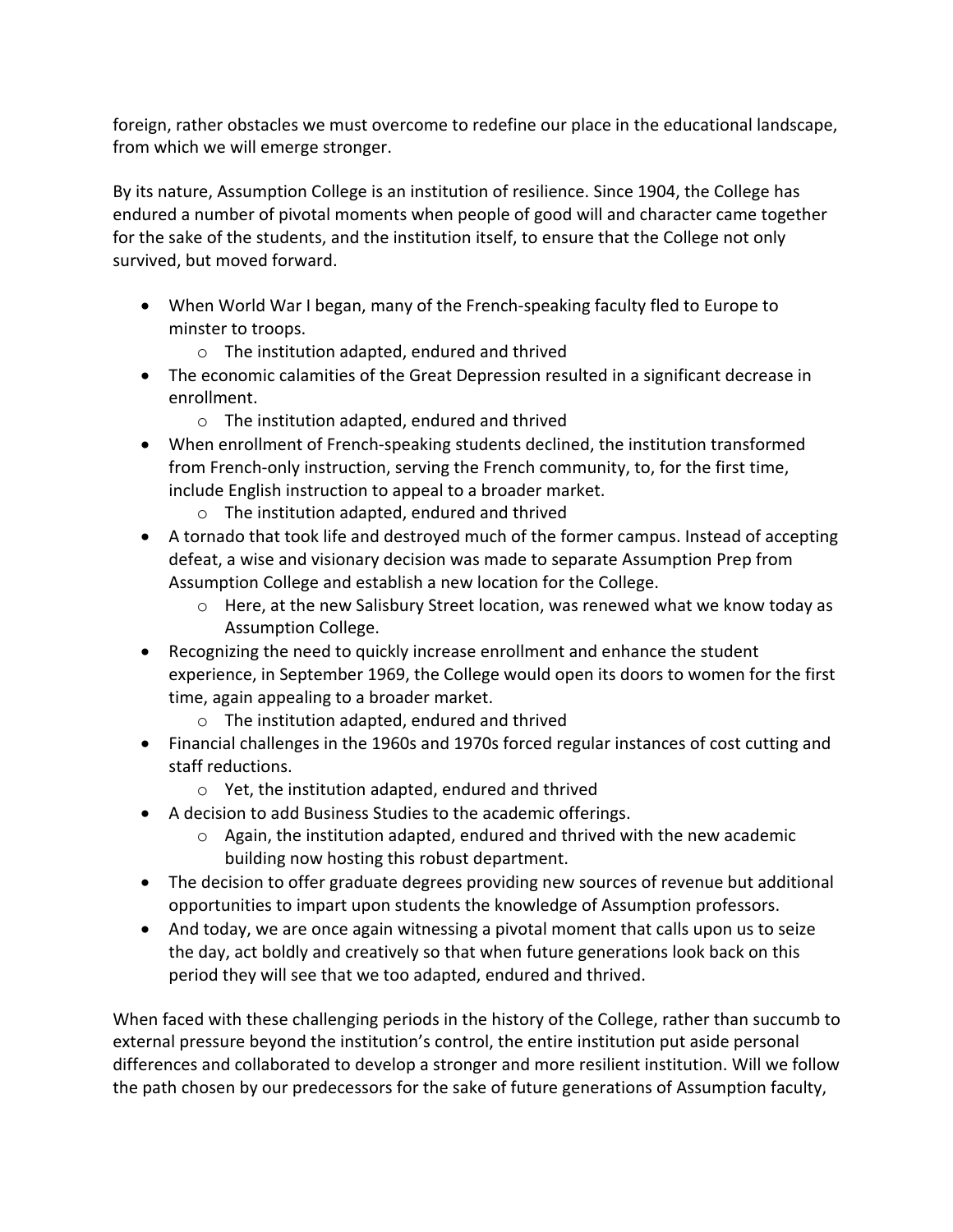staff or students, or allow ego and pride to burden our collective efforts? Will we continue to look through the rear-view mirror rehashing old debates that simply stagnate the institution as our direct competitors whisk by us leaving us behind? Or will we look forward and be innovative in ways that will allow us to grow and be leaders among our peers, rather than always playing catch-up? This, is a decision we must all make. Right now.

It's well known that I am far more versed on Renaissance and Reformation History rather than sports. However, I do enjoy watching baseball  $-$  a game of strategy both in and out of season. There is much we can learn and adopt from the 2016 World Champion Chicago Cubs. After a drought of 108 years without a championship – at the time the longest in professional sports – in a very dramatic fashion, the team came from behind to defeat the Cleveland Indians. How, after 108 years, did the team overcome the continuous disappointment of close calls and crushed dreams to earn an extraordinary victory?

In building the 2016 team, the Cubs carefully selected their team, assembling a group of individuals of "good character" who would, with each at bat, fielded ball and hit, work for the good of the team, not self. An environment was developed in which the players felt they were part of something larger than themselves and only if they worked together, could they achieve their collective goal.

I know, and have much confidence, in the team we have here at Assumption.  $-$  all of us. We have people of extraordinary character and significant talent. Such is demonstrated in the long and arduous hours each of you work, the time you take to teach and mentor our students or the research you conduct, often in collaboration with students. This institution will endure and it will thrive. However, to do so, we must look forward, and not backward. We must leave our differences in the past and, instead, work for the collective good of our students and the institution. We must be a collective group of passionate individuals of good character committed to making an impact and overcoming these short term challenges. We must be a collective group that cares about our students and the future of Assumption College.

We must ask ourselves a simple, yet profound question: Will we band together for our students and Assumption College, or will we allow divisive, personal differences to hinder our success?

Throughout Assumption's history, former leaders, faculty and staff have responded to such pivotal moments with courage and determination. They acted from a place that was more than just mere survival. The College innovated, survived and endured for a simple reason: because its faculty, staff and administration, throughout its 113-year history, has cared about the future of the institution and its students.

I want to be very clear. Assumption College:

- will continue to innovate;
- will continue to be a resilient institution of higher learning;
- will respond to the needs of the market;